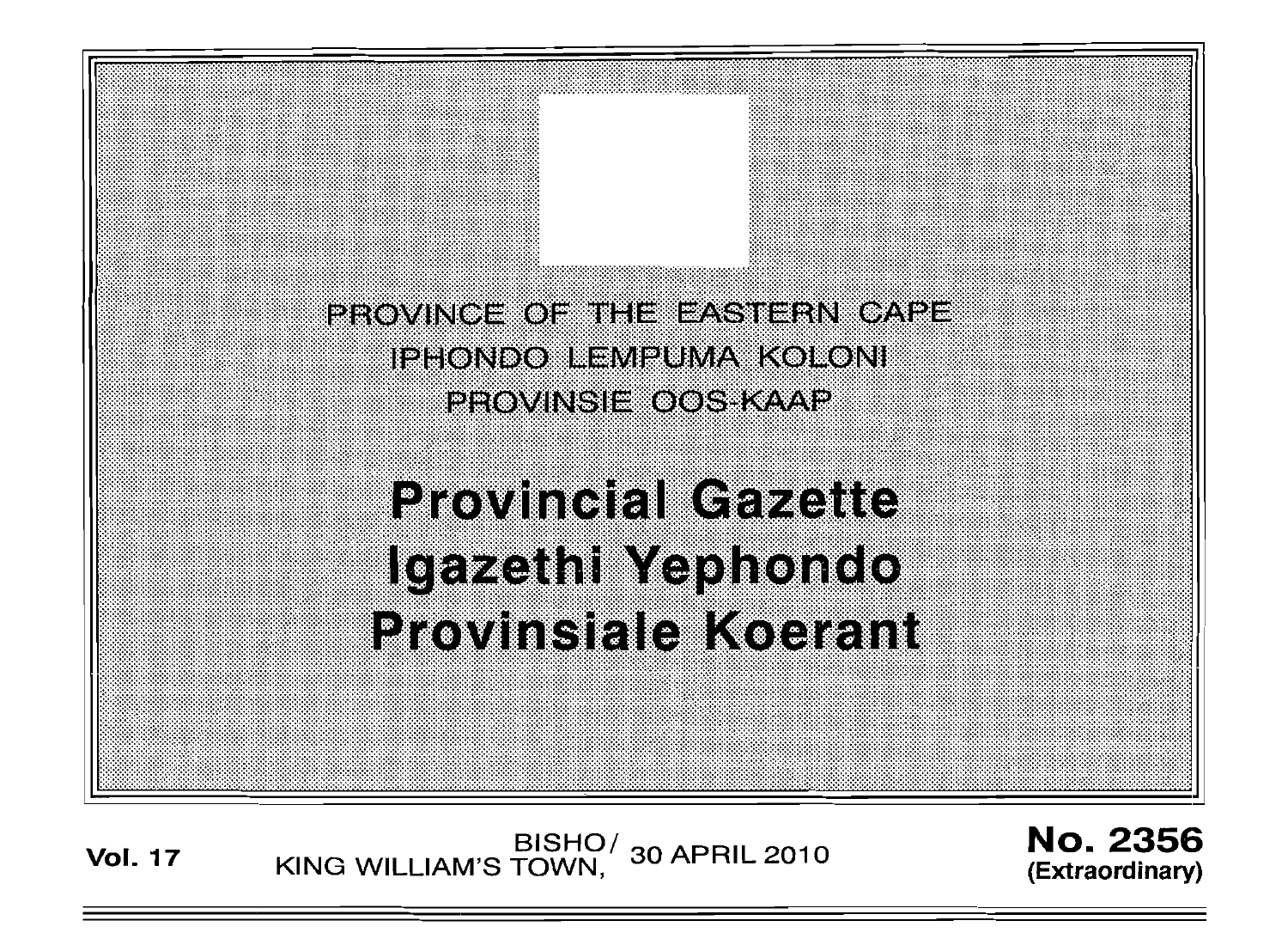### **IMPORTANT NOTICE**

**The Government Printing Works will not be held responsible for faxed documents not received due to errors on the fax machine or faxes received which are unclear or incomplete. Please be advised that an** "OK" **slip, received from a fax machine, will not be accepted as proof that documents were received by the GPW for printing. If documents are faxed to the GPW it will be the sender's responsibility to phone and confirm that the documents were received in good order.**

**Furthermore the Government Printing Works will also not be held responsible for cancellations and amendments which have not been done on original documents received from clients.**

|     | <b>CONTENTS · INHOUD</b> |             |                |
|-----|--------------------------|-------------|----------------|
| No. |                          | Page<br>No. | Gazette<br>No. |
|     | <b>GENERAL NOTICES</b>   |             |                |
| 153 |                          | з           | 2356           |
|     |                          | 4           | 2356           |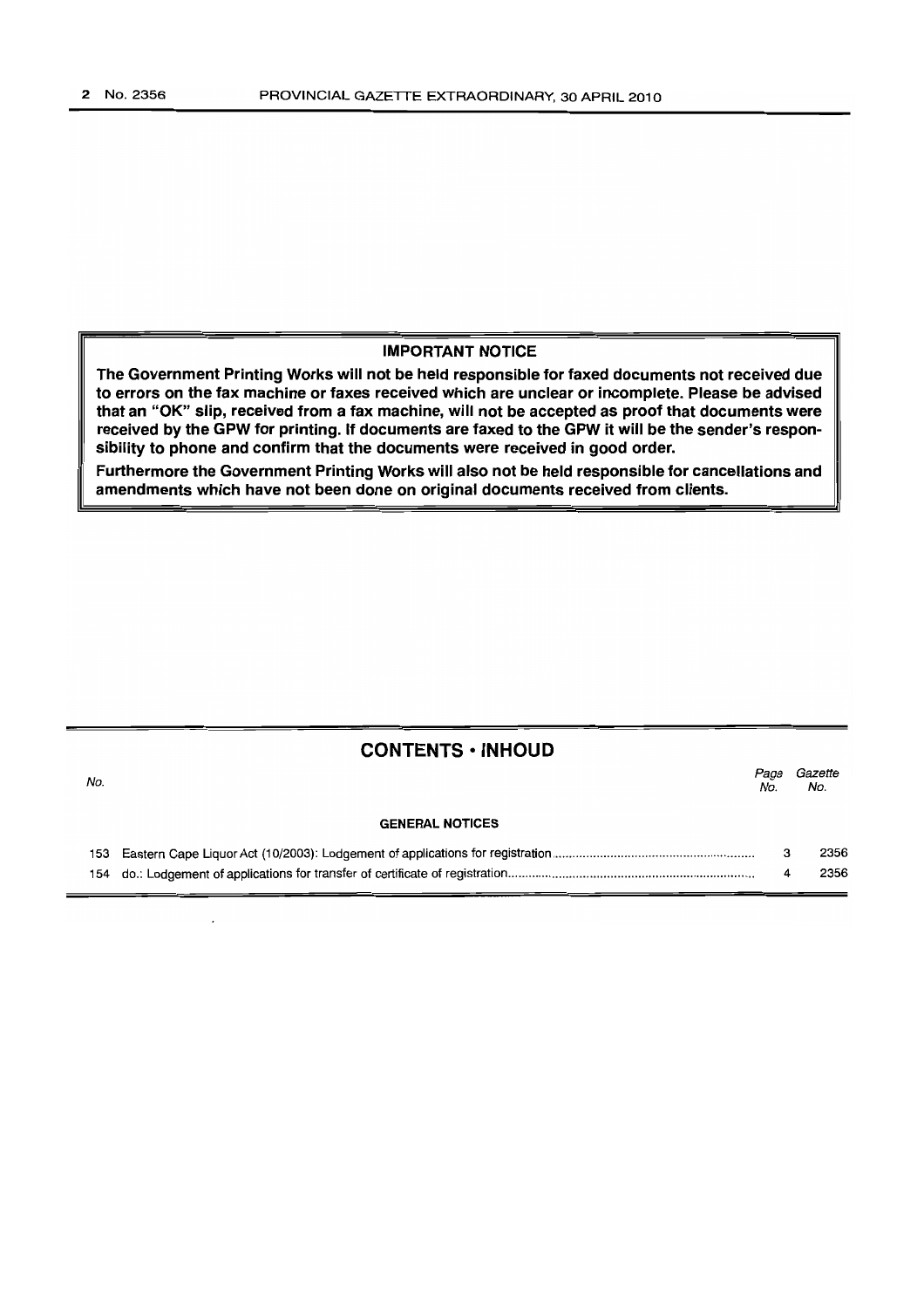# GENERAL NOTICES

## No. 153

1. CM3 [Reg 4 (1)]

#### EASTERN CAPE LIQUOR ACT, 2003 (Act No. 10 of 2003) NOTICE OF LODGEMENT OF APPLICATIONS FOR REGISTRATION

Notice is hereby given that the applications for registration, particulars of which appear in the Schedule hereunder, have been lodged with the Board.

Interested parties may, free of charge, inspect any application which appears in the Schedule hereunder and may within twenty one days of this notice, lodge with the Board written representations in support of, or written objections.

#### THEMBI ZONO - GXOYIYA EASTERN CAPE LIQUOR BOARD 21 April 2010

#### SCHEDULE

|                              |           | 2                                | 3                                   |                              | Б                                                                                             |  |
|------------------------------|-----------|----------------------------------|-------------------------------------|------------------------------|-----------------------------------------------------------------------------------------------|--|
| Application<br><b>Number</b> |           | Name and<br>number of Ward       | Kind of registration<br>applied for | Kind of liquor to<br>be sold | Name under which business is<br>to be conducted and particulars<br>of the erf, street or farm |  |
| 1.                           | ECP 18149 | Makana<br>Municipality           | <b>Special Event</b>                | All kinds                    | The Long Table Restaurant, 108<br>High Str, Grahamstown                                       |  |
| 2.                           | ECP 18150 | Ward 2 Maletswai<br>Municipality | Consumption on<br>premises          | All kinds                    | Alies Supporters Club, 747<br>Benson Str. Aliwal North                                        |  |
| 3.                           | ECP 18151 | Ward 2 Elundini<br>Municipality  | Consumption off<br>premises         | All kinds                    | Emthonieni Liquor Store, 1139<br>Old Loc, Ugie                                                |  |
| 4.                           | ECP 18152 | Ward 10 Sengu<br>Municipality    | Consumption on and<br>off premises  | All kinds                    | Billy's Tavem, Esilindini Loc, Ugie                                                           |  |
| 5.                           | ECP 18153 | Ward Emalahleni<br>Municipality  | Consumption on and<br>off premises  | All kinds                    | Dukathole Handelares, Dukathole<br>Loc, Marabastad, Dordrecht                                 |  |
| 6.                           | ECP 18154 | Ward 2 Sengu<br>Municipality     | Consumption on and<br>Off premises  | All kinds                    | Khathithi Tavern, Qoboshane Loc.<br>Palmietfontein                                            |  |
| $\overline{7}$ .             | ECP 18155 | Ward 40 NMMM                     | Consumption off<br>premises         | All kinds                    | Cordell's Shop, Plot 21, R102 Old<br>Cape Rd, Witteklip, Stadens,<br>Uitenhage                |  |